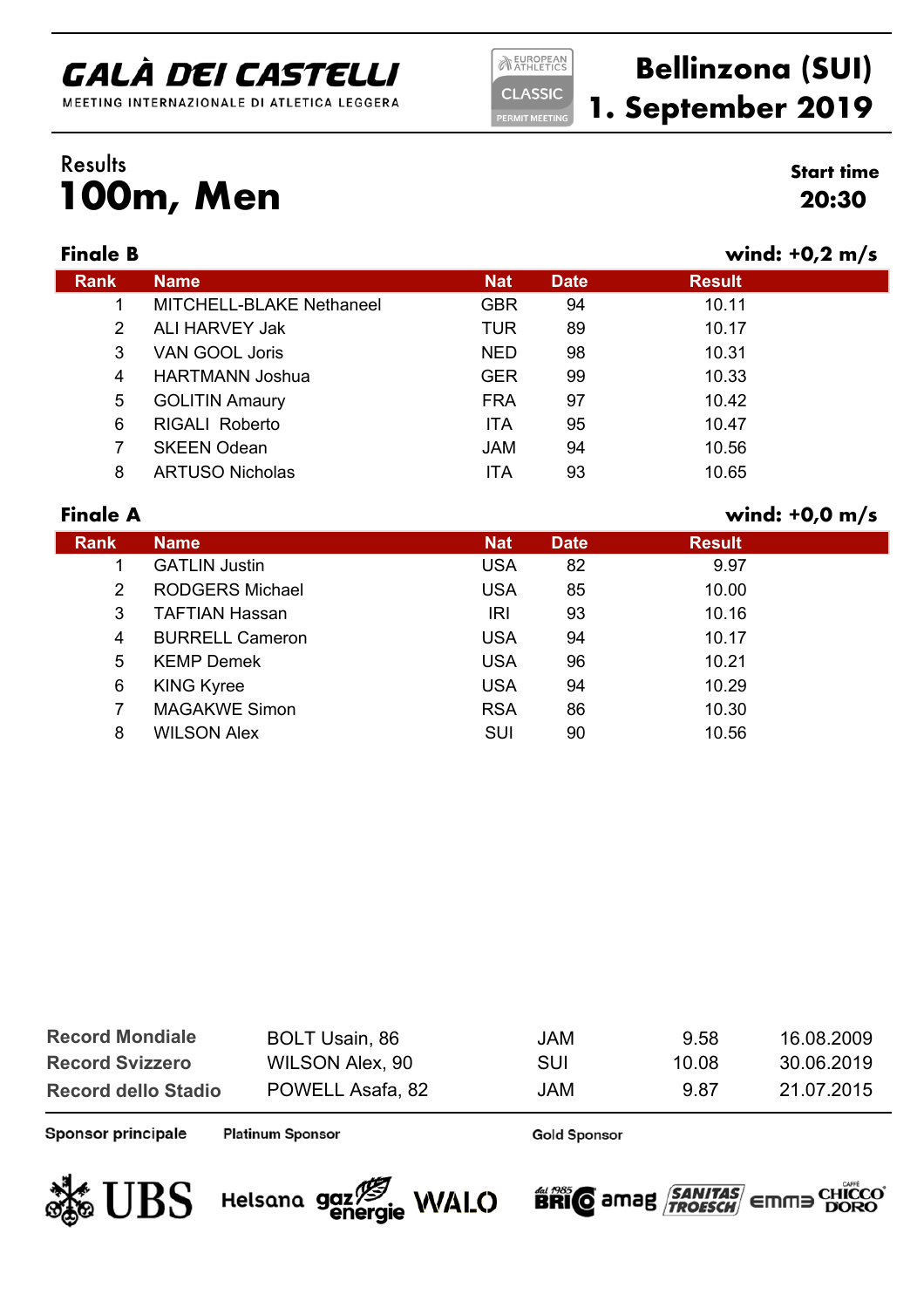MEETING INTERNAZIONALE DI ATLETICA LEGGERA

**NEUROPEAN CLASSIC ERMIT MEETIN** 

### **Bellinzona (SUI) 1. September 2019**

### **100m NAZ, Men** Results **Start time**

| <b>Start time</b> |  |
|-------------------|--|
| 18:30             |  |

| Serie 1     |                            |            |             | wind: $-1$ , $1 \text{ m/s}$ |  |
|-------------|----------------------------|------------|-------------|------------------------------|--|
| <b>Rank</b> | <b>Name</b>                | <b>Nat</b> | <b>Date</b> | <b>Result</b>                |  |
|             | FORNASARI Freider Banguera | <b>ITA</b> | 97          | 10.78                        |  |
| 2           | <b>CALDERARI Simon</b>     | SUI        | 01          | 11.00                        |  |
| 3           | <b>BERTOLANI Andrea</b>    | <b>ITA</b> | 00          | 11.31                        |  |
| 4           | RÜFENACHT Julian           | <b>SUI</b> | 01          | 11.37                        |  |
| 5           | <b>TRICARICO Riccardo</b>  | <b>ITA</b> | 97          | 11.54                        |  |
| 6           | <b>FOTI Bedlu</b>          | <b>ITA</b> | 95          | 11.61                        |  |
|             | <b>BROCCUCCI Leandro</b>   | SUI        | 01          | 11.79                        |  |
|             |                            |            |             |                              |  |

| Serie 2     |                                |            |             | wind: $-0.5$ m/s |  |
|-------------|--------------------------------|------------|-------------|------------------|--|
| <b>Rank</b> | <b>Name</b>                    | <b>Nat</b> | <b>Date</b> | <b>Result</b>    |  |
| 1           | POLANCO RIJO Hillary Wanderson | <b>ITA</b> | 97          | 10.42            |  |
| 2           | <b>TANZILLI Simone</b>         | <b>ITA</b> | 96          | 10.52            |  |
| 3           | CASSANO Luca Antonio           | <b>ITA</b> | 95          | 10.66            |  |
| 4           | <b>ARTUSO Nicholas</b>         | <b>ITA</b> | 93          | 10.67            |  |
| 5           | <b>RIGALI Roberto</b>          | <b>ITA</b> | 95          | 10.74            |  |
| 6           | ABE Jamie Steve Dave           | <b>ITA</b> | 98          | 10.79            |  |
| 7           | <b>TUMI Michael</b>            | <b>ITA</b> | 90          | 10.83            |  |
|             | <b>SKEEN Odean</b>             | <b>JAM</b> | 94          | <b>DNF</b>       |  |

#### **Serie 3 wind: -0,5 m/s**

|                               | <b>Rank</b>                             | <b>Name</b>           |                        | <b>Nat</b> | <b>Date</b> | <b>Result</b> |            |
|-------------------------------|-----------------------------------------|-----------------------|------------------------|------------|-------------|---------------|------------|
|                               | 1                                       |                       | <b>RODGERS Michael</b> | <b>USA</b> | 85          | 10.12         |            |
|                               | $\overline{2}$                          | <b>TAFTIAN Hassan</b> |                        | IRI        | 93          | 10.20         |            |
|                               | 3                                       | <b>KEMP Demek</b>     |                        | <b>USA</b> | 96          | 10.26         |            |
|                               | 4                                       | ALI HARVEY Jak        |                        | <b>TUR</b> | 89          | 10.29         |            |
| 5<br>MITCHELL-BLAKE Nethaneel |                                         | <b>GBR</b>            | 94                     | 10.32      |             |               |            |
|                               | 6<br><b>GOLITIN Amaury</b>              |                       | <b>FRA</b>             | 97         | 10.41       |               |            |
|                               | $\overline{7}$<br><b>VAN GOOL Joris</b> |                       | <b>NED</b>             | 98         | 10.42       |               |            |
|                               | 8                                       | <b>KING Kyree</b>     |                        | <b>USA</b> | 94          | 10.45         |            |
|                               |                                         |                       |                        |            |             |               |            |
|                               | <b>Record Mondiale</b>                  |                       | <b>BOLT Usain, 86</b>  |            | <b>JAM</b>  | 9.58          | 16.08.2009 |
| <b>Record Svizzero</b>        |                                         |                       | <b>WILSON Alex, 90</b> |            | <b>SUI</b>  | 10.08         | 30.06.2019 |

Sponsor principale

**Record dello Stadio**

**Platinum Sponsor** 

**Gold Sponsor** 

**BRIC** amag **SANITAS** EMME

POWELL Asafa, 82 JAM 9.87 21.07.2015



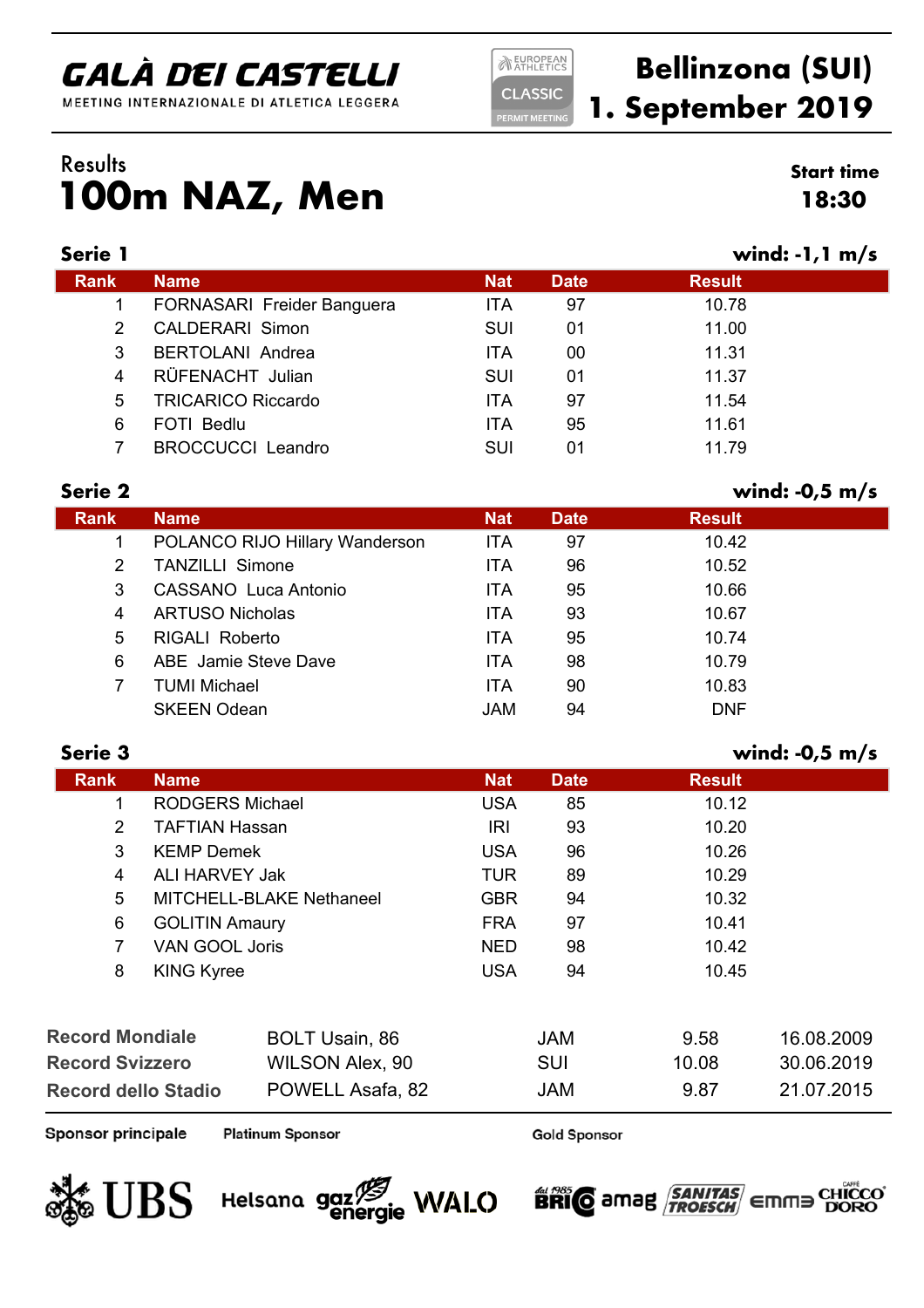MEETING INTERNAZIONALE DI ATLETICA LEGGERA

**NEUROPEAN CLASSIC** 

**ERMIT MEETING** 

### **Bellinzona (SUI) 1. September 2019**

**19:10**

#### **400m, Men** Results **Start time**

#### **Finale**

| <b>Rank</b> | <b>Name</b>                | <b>Nat</b> | <b>Date</b> | <b>Result</b> |    |
|-------------|----------------------------|------------|-------------|---------------|----|
|             | <b>MERRITT LaShawn</b>     | <b>USA</b> | 86          | 45.82         |    |
|             | <b>AGARD Terrence</b>      | <b>NED</b> | 90          | 46.29         |    |
| 3           | PETRUCCIANI Ricky          | <b>SUI</b> | 00          | 46.30         | PB |
| 4           | <b>BONEVACIA Liemarvin</b> | <b>NED</b> | 89          | 46.77         |    |
| 5           | <b>MOGGI Filippo</b>       | <b>SUI</b> | 99          | 48.20         |    |
|             | <b>SARUNI Michael</b>      | <b>KEN</b> | 95          | <b>DNF</b>    |    |
|             |                            |            |             |               |    |

| <b>Record Mondiale</b>     | VAN NIEKERK Wayde, 92  | <b>RSA</b> | 43.03 | 14.08.2016 |
|----------------------------|------------------------|------------|-------|------------|
| <b>Record Svizzero</b>     | RUSTERHOLZ Mathias, 71 | SUI        | 44.99 | 03.07.1996 |
| <b>Record dello Stadio</b> | BAULCH Jamie, 73       | GBR        | 44.95 | 18.08.1997 |

Sponsor principale

**Platinum Sponsor** 

**Gold Sponsor** 



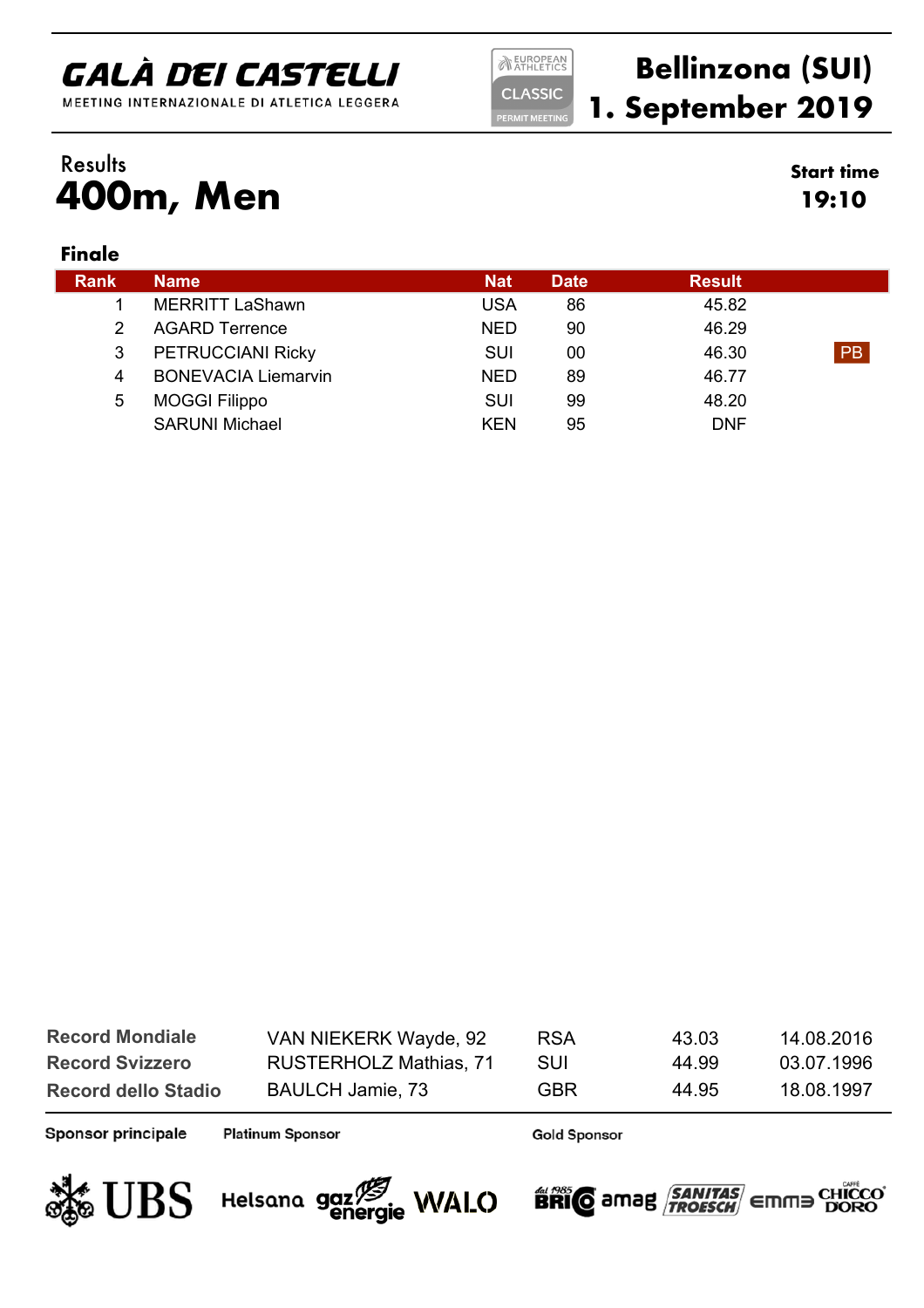MEETING INTERNAZIONALE DI ATLETICA LEGGERA

**NEUROPEAN CLASSIC** 

**ERMIT MEETING** 

### **Bellinzona (SUI) 1. September 2019**

**19:50**

#### **1500m, Men** Results **Start time**

#### **Finale**

| <b>Rank</b>     | <b>Name</b>               | <b>Nat</b> | <b>Date</b> | <b>Result</b> |           |
|-----------------|---------------------------|------------|-------------|---------------|-----------|
| 1               | <b>PRAKEL Samuel</b>      | <b>USA</b> | 94          | 3:37.59       |           |
| $\overline{2}$  | <b>BOUQANTAR Soufiyan</b> | <b>MAR</b> | 93          | 3:37.75       |           |
| 3               | <b>EL KAAM Fouad</b>      | <b>MAR</b> | 88          | 3:37.83       |           |
| 4               | <b>GREGOREK John</b>      | <b>USA</b> | 91          | 3:37.88       |           |
| 5               | <b>GOURLEY Neil</b>       | <b>GBR</b> | 95          | 3:37.98       |           |
| $\,6$           | SASÍNEK Filip             | <b>CZE</b> | 96          | 3:38.25       |           |
| $\overline{7}$  | <b>BLANKENSHIP Ben</b>    | <b>USA</b> | 88          | 3:38.43       |           |
| 8               | <b>AVILA Eric</b>         | <b>USA</b> | 89          | 3:39.09       |           |
| 9               | <b>BOUIH Yassin</b>       | <b>ITA</b> | 96          | 3:39.21       | PB        |
| 10 <sup>°</sup> | <b>KIBET Michael</b>      | <b>KEN</b> | 99          | 3:39.91       |           |
| 11              | RAESS Jonas               | <b>SUI</b> | 94          | 3:40.52       | <b>PB</b> |
| 12              | <b>HUNTER Rorey</b>       | <b>AUS</b> | 93          | 3:43.09       |           |
| 13              | <b>NOTI Luca</b>          | <b>SUI</b> | 95          | 3:43.28       | <b>PB</b> |
| 14              | <b>ELMER Tom</b>          | <b>SUI</b> | 97          | 3:50.10       |           |
|                 | <b>MOUJAHID Elhassane</b> | <b>MAR</b> | 00          | <b>DNS</b>    |           |

| <b>Record Mondiale</b>     | EL GUERROUJ Hicham, 74 | <b>MAR</b> | 3.26.00 | 14.07.1998 |
|----------------------------|------------------------|------------|---------|------------|
| <b>Record Svizzero</b>     | DELEZE Pierre, 58      | SUI        | 3:31.75 | 21.08.1985 |
| <b>Record dello Stadio</b> | KIPKOSGEI Luke, 75     | <b>KEN</b> | 3'35"49 | 01.07.1998 |

Sponsor principale

**Platinum Sponsor** 

**Gold Sponsor** 



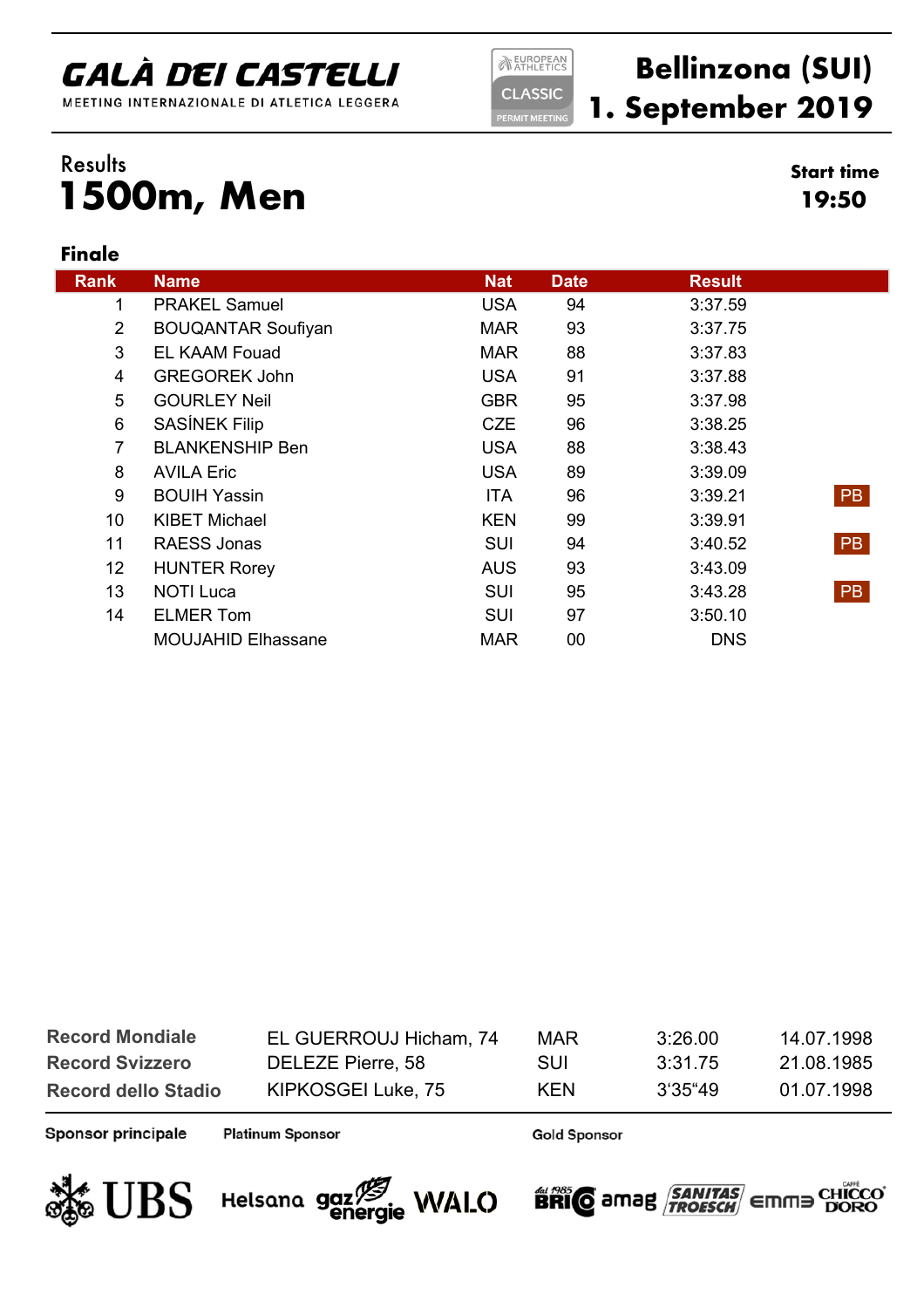MEETING INTERNAZIONALE DI ATLETICA LEGGERA

**NEUROPEAN CLASSIC ERMIT MEETIN** 

### **Bellinzona (SUI) 1. September 2019**

### **110m Hurdles, Men** Results **Start time**

#### **Finale wind: -0,2 m/s**

**19:30**

| .           |                                |            |             |               |
|-------------|--------------------------------|------------|-------------|---------------|
| <b>Rank</b> | <b>Name</b>                    | <b>Nat</b> | <b>Date</b> | <b>Result</b> |
|             | <b>RILEY Andrew</b>            | JAM        | 88          | 13.60         |
| 2           | <b>FOFANA Hassane</b>          | <b>ITA</b> | 92          | 13.62         |
| 3           | <b>DICKSON Michael</b>         | <b>USA</b> | 97          | 13.63         |
| 4           | <b>KING David</b>              | <b>GBR</b> | 94          | 13.63         |
| 5           | <b>DOUVALIDIS Konstantinos</b> | <b>GRE</b> | 87          | 13.64         |
| 6           | <b>LAKKA Elmo</b>              | <b>FIN</b> | 93          | 13.67         |
| 7           | <b>JOSEPH Jason</b>            | <b>SUI</b> | 98          | 14.10         |
|             | <b>EATON Jarret</b>            | <b>USA</b> | 89          | DQ            |
|             |                                |            |             |               |

| <b>MERRITT Aries, 85</b> | <b>USA</b> | 12.80 | 07.09.2012 |
|--------------------------|------------|-------|------------|
| JOSEPH Jason, 98         | <b>SUI</b> | 13.39 | 14.07.2018 |
| JACKSON Colin, 67        | GBR        | 13 10 | 01 07 1998 |
|                          |            |       |            |

Sponsor principale

**Platinum Sponsor** 





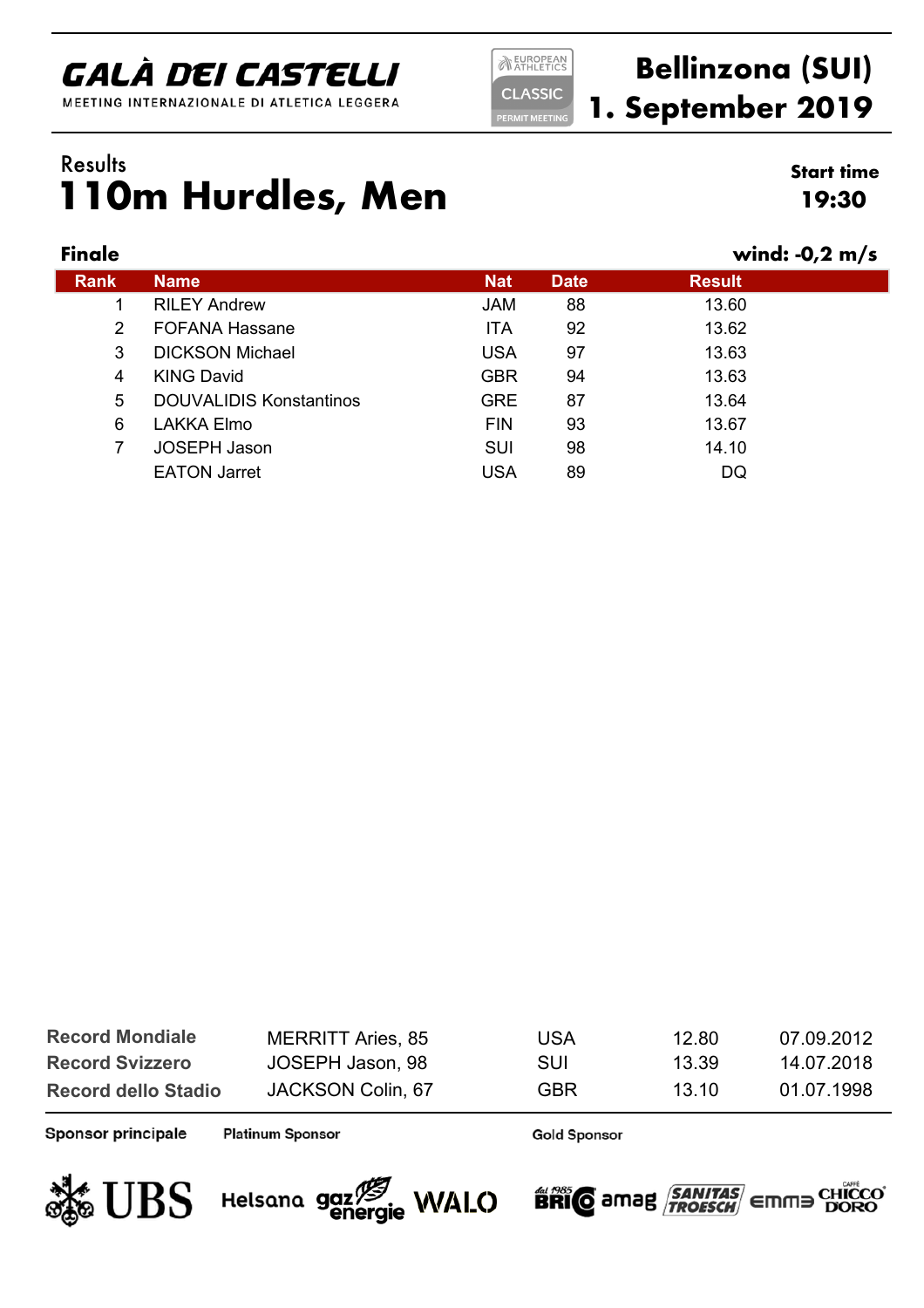MEETING INTERNAZIONALE DI ATLETICA LEGGERA

**NEUROPEAN CLASSIC ERMIT MEETIN** 

### **Bellinzona (SUI) 1. September 2019**

### **400m Hurdles, Men** Results **Start time**

**20:20**

#### **Finale A**

| <b>Rank</b> | <b>Name</b>             | <b>Nat</b> | <b>Date</b> | <b>Result</b> |
|-------------|-------------------------|------------|-------------|---------------|
|             | <b>KENDZIERA David</b>  | USA        | 94          | 49.06         |
|             | LAHOULOU Abdelmalik     | <b>ALG</b> | 92          | 49.34         |
| 3           | <b>ROSSER Khallifah</b> | <b>USA</b> | 95          | 49.34         |
| 4           | <b>SMIDT Nick</b>       | <b>NED</b> | 97          | 49.88         |
| 5           | OKORO Efekemo           | GBR        | 92          | 50.49         |
| 6           | PAUL Jacob              | <b>GBR</b> | 95          | 50.65         |
|             |                         |            |             |               |

#### **Finale B**

| <b>Rank</b>    | <b>Name</b>           | <b>Nat</b> | <b>Date</b> | <b>Result</b> |
|----------------|-----------------------|------------|-------------|---------------|
|                | <b>FRENCH Cameron</b> | <b>NZL</b> | 92          | 50.29         |
|                | <b>HALITI Eusebio</b> | <b>ITA</b> | 91          | 51.29         |
| 3              | <b>BRAND Dany</b>     | SUI        | 96          | 51.62         |
| $\overline{4}$ | <b>TAJANA Mattia</b>  | SUI        | 96          | 51.82         |
| 5              | <b>INGLIN Sales</b>   | <b>SUI</b> | 99          | 52.88         |

| <b>Record Mondiale</b>     | YOUNG Kevin, 66             | <b>USA</b> | 46.78 | 06.08.1992 |
|----------------------------|-----------------------------|------------|-------|------------|
| <b>Record Svizzero</b>     | <b>SCHELBERT Marcel, 76</b> | SUI        | 48 13 | 28.08.1999 |
| <b>Record dello Stadio</b> | MORI Fabrizio, 69           | <b>ITA</b> | 48.64 | 12.07.1996 |

Sponsor principale

**Platinum Sponsor** 

**Gold Sponsor** 



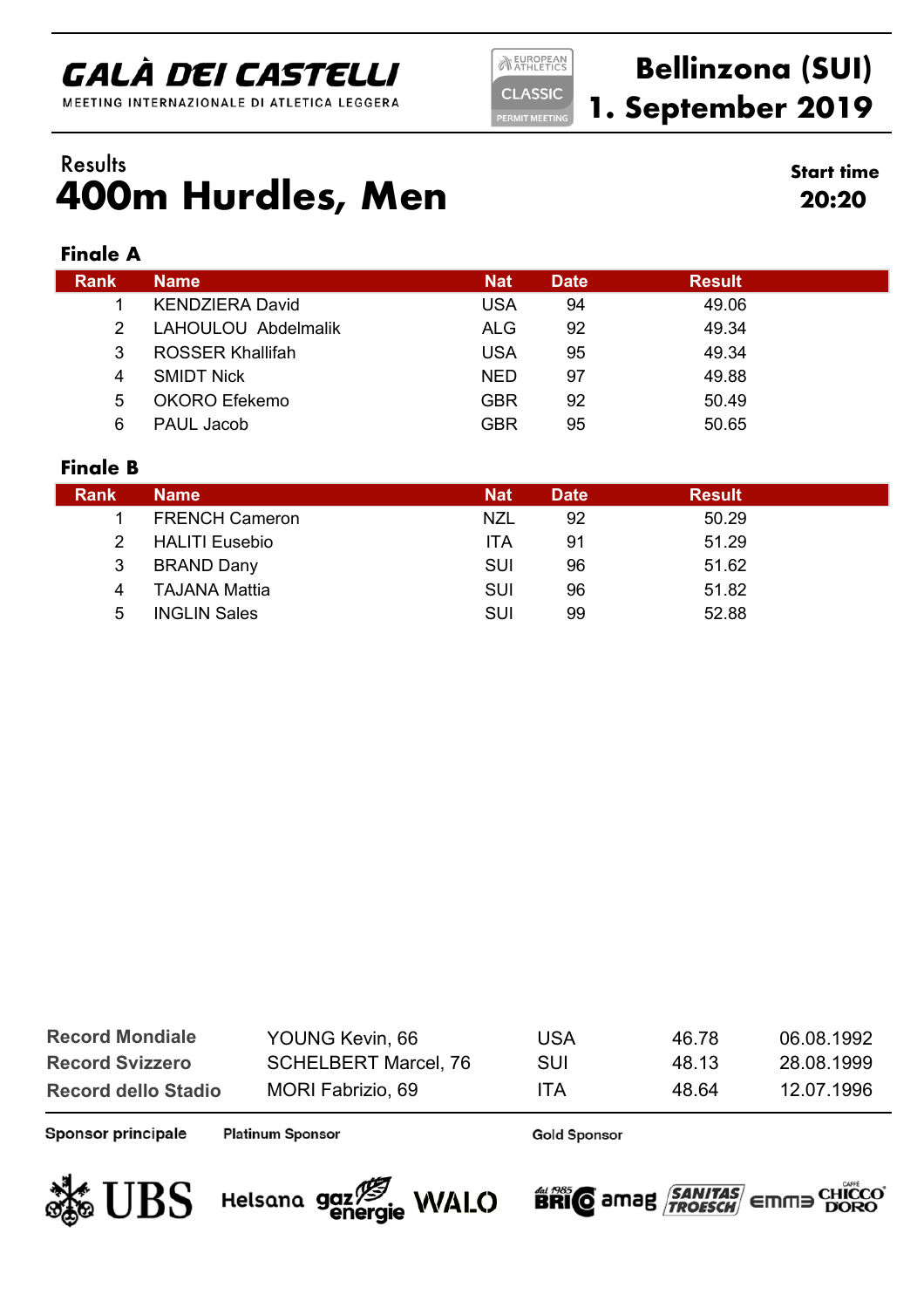MEETING INTERNAZIONALE DI ATLETICA LEGGERA

**NEUROPEAN CLASSIC** 

**ERMIT MEETIN** 

### **Bellinzona (SUI) 1. September 2019**

**19:10**

### **Shot put, Men** Results **Start time**

#### **Finale**

| <b>Rank</b>   | <b>Name</b>                  | <b>Nat</b> | <b>Date</b> | <b>Result</b> |           |
|---------------|------------------------------|------------|-------------|---------------|-----------|
|               | <b>CROUSER Ryan</b>          | <b>USA</b> | 92          | 22.28         | <b>MR</b> |
| $\mathcal{P}$ | <b>ENEKWECHI Chukwuebuka</b> | <b>NGR</b> | 93          | 21.44         |           |
| 3             | <b>HARATYK Michał</b>        | <b>POL</b> | 92          | 20.69         |           |
| 4             | <b>BELO Francisco</b>        | <b>POR</b> | 91          | 20.19         |           |
| 5             | <b>ARNAUDOV Tsanko</b>       | <b>POR</b> | 92          | 20.17         |           |
| 6             | SZYSZKOWSKI Jakub            | POL        | 91          | 20.13         |           |
|               | <b>FABBRI Leonardo</b>       | <b>ITA</b> | 97          | 19.87         |           |
| 8             | <b>BIANCHETTI Sebastiano</b> | <b>ITA</b> | 96          | 18.77         |           |
| 9             | <b>TT Gregori</b>            | SUI        | 94          | 17.35         |           |

| BARNES Randy, 66   | <b>USA</b> | 23.12 | 20.05.1990 |
|--------------------|------------|-------|------------|
| GÜNTHÖR Werner, 61 | <b>SUI</b> | 22.75 | 23.08.1988 |
| GÜNTHÖR Werner, 61 | <b>SUI</b> | 21 48 | 26.06.1993 |
|                    |            |       |            |

Sponsor principale

**Platinum Sponsor** 





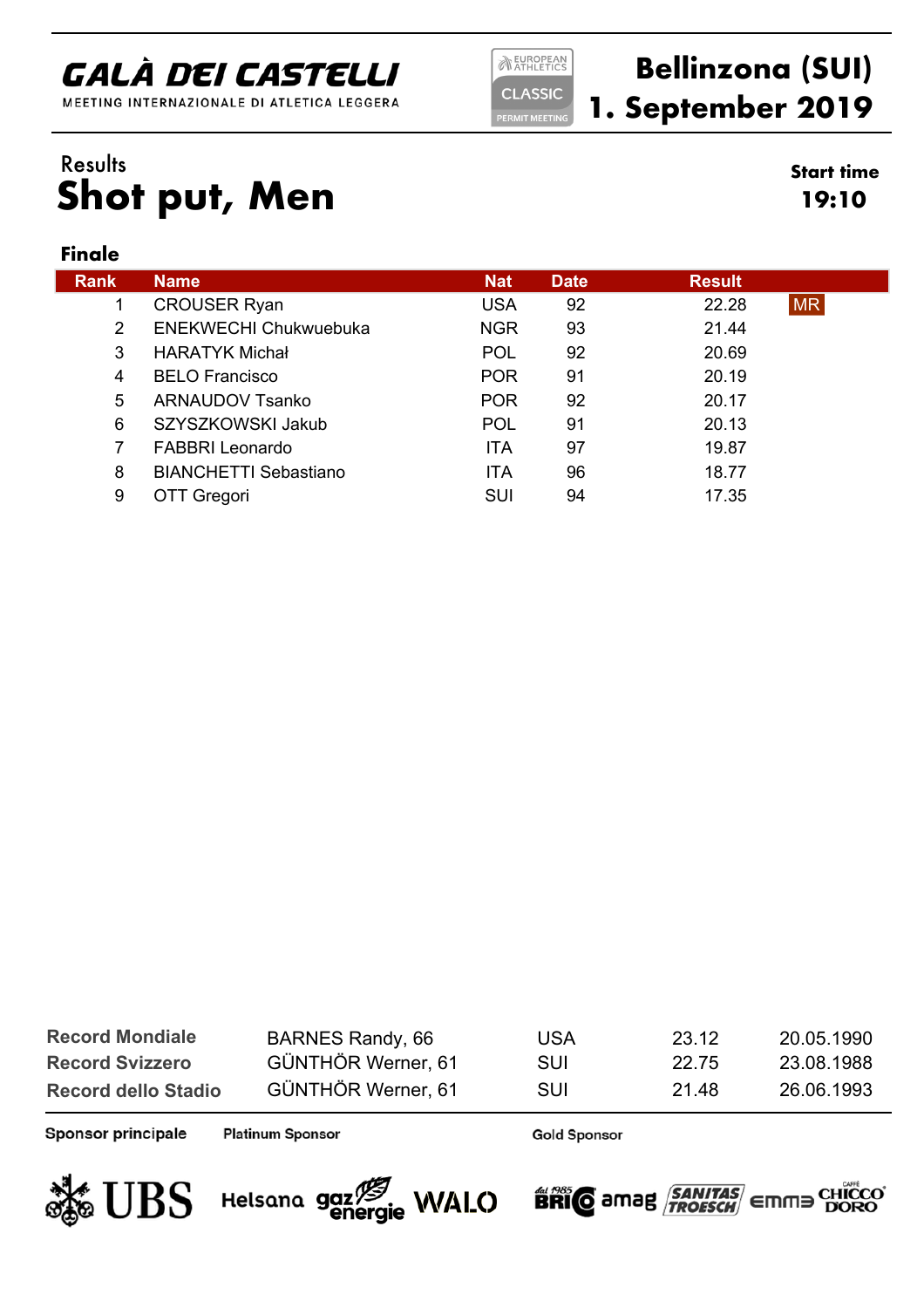MEETING INTERNAZIONALE DI ATLETICA LEGGERA

**EUROPEAN CLASSIC ERMIT MEETIN** 

### **Bellinzona (SUI) 1. September 2019**

#### **100m (U18) NAZ, Men** Results **Start time**

**18:05**

| <b>Finale</b> |                         |            |             |               | wind: $-0.8$ m/s |
|---------------|-------------------------|------------|-------------|---------------|------------------|
| <b>Rank</b>   | <b>Name</b>             | <b>Nat</b> | <b>Date</b> | <b>Result</b> |                  |
|               | <b>SCHENK Mattia</b>    | <b>SUI</b> | 03          | 11.26         | <b>PB</b>        |
| 2             | <b>OBERTI Nathan</b>    | <b>SUI</b> | 03          | 11.30         | <b>PB</b>        |
| 3             | <b>FUMAGALLI Nicola</b> | <b>SUI</b> | 02          | 11.60         |                  |
| 4             | PEDRIOLI Leo            | <b>SUI</b> | 03          | 11.79         | <b>PB</b>        |
| 5             | <b>FAVAREL Victor</b>   | <b>SUI</b> | 02          | 11.90         | PB               |
| 6             | <b>BARTA Daniel</b>     | <b>SUI</b> | 02          | 12.05         |                  |
| 7             | <b>BÄHLER Gioele</b>    | <b>SUI</b> | 03          | 12.24         |                  |
| 8             | <b>BALESTRA Filippo</b> | <b>SUI</b> | 03          | 12.32         | <b>PB</b>        |
|               |                         |            |             |               |                  |

**Record Svizzero Record dello Stadio Record Mondiale**

Sponsor principale

**Platinum Sponsor** 

Helsana gaz<sup>73</sup> WALO

**Gold Sponsor** 

**BRIC** amag **SANITAS** Emma

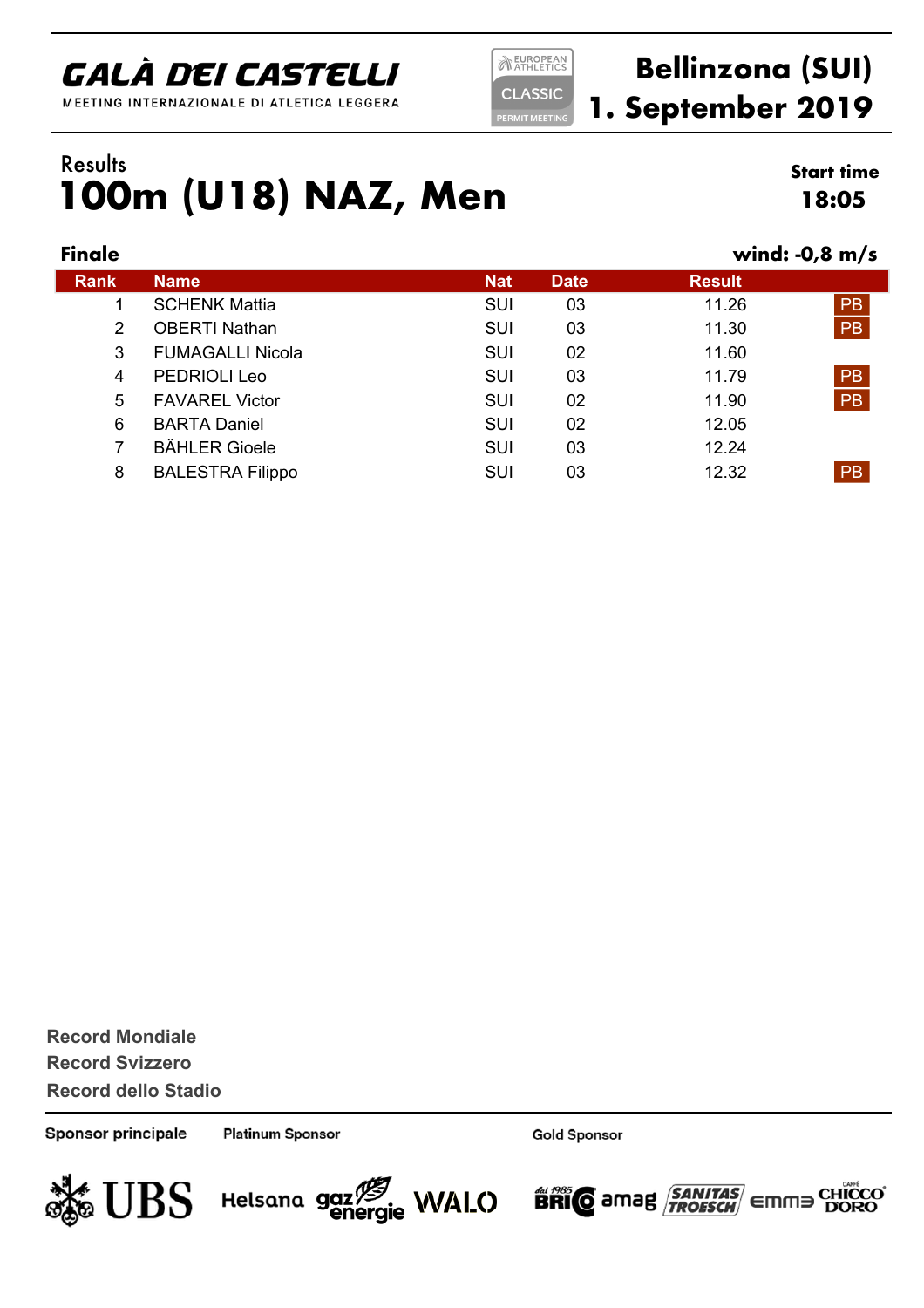MEETING INTERNAZIONALE DI ATLETICA LEGGERA

**NEUROPEAN CLASSIC ERMIT MEETIN** 

### **Bellinzona (SUI) 1. September 2019**

#### **600m (U16) NAZ, Men** Results **Start time**

**17:50**

#### **Finale**

| <b>Rank</b>     | <b>Name</b>              | <b>Nat</b> | <b>Date</b> | <b>Result</b> |           |
|-----------------|--------------------------|------------|-------------|---------------|-----------|
| 1               | <b>GUIDON Giulian</b>    | <b>SUI</b> | 04          | 1:30.82       | <b>PB</b> |
| $\overline{2}$  | <b>BETTOSINI Vincent</b> | <b>SUI</b> | 04          | 1:33.54       |           |
| 3               | <b>FATTORINI Nicola</b>  | <b>SUI</b> | 06          | 1:38.83       | <b>PB</b> |
| 4               | <b>CARIBONI Numa</b>     | <b>SUI</b> | 04          | 1:39.89       |           |
| 5               | <b>DE MARCO Gioele</b>   | <b>SUI</b> | 06          | 1:40.49       |           |
| 6               | <b>AMBROSINI Alessio</b> | <b>SUI</b> | 05          | 1:42.39       | <b>PB</b> |
| $\overline{7}$  | DE BIASIO Matteo         | <b>SUI</b> | 06          | 1:42.80       |           |
| 8               | <b>CRESCINI Noah</b>     | <b>SUI</b> | 06          | 1:43.10       |           |
| 9               | LAZZERI Zeno             | <b>SUI</b> | 05          | 1:45.79       | <b>PB</b> |
| 10 <sup>°</sup> | <b>MÜLLER Yannis</b>     | <b>SUI</b> | 05          | 1:46.34       |           |
| 11              | TAMIATI Louis            | <b>SUI</b> | 04          | 1:46.34       |           |
| 12 <sup>2</sup> | <b>FERACO Luca</b>       | <b>SUI</b> | 04          | 1:47.10       | <b>PB</b> |
| 13              | <b>DUCOLI Eric</b>       | <b>SUI</b> | 05          | 1:47.18       | <b>PB</b> |
| 14              | <b>WEIBEL Noah</b>       | <b>SUI</b> | 05          | 1:47.21       |           |

**Record Svizzero Record dello Stadio Record Mondiale**

Sponsor principale

**Platinum Sponsor** 





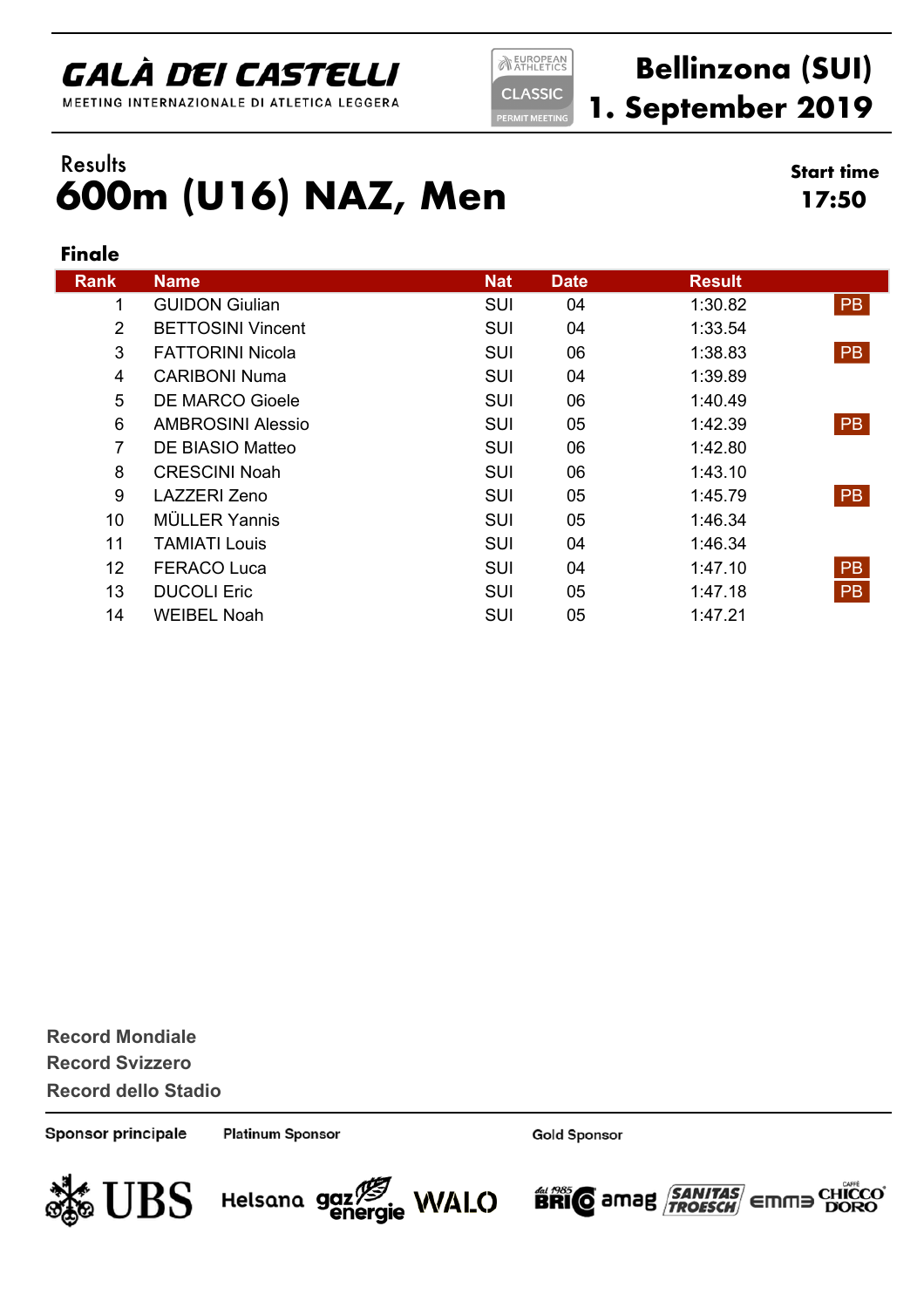MEETING INTERNAZIONALE DI ATLETICA LEGGERA

**NEUROPEAN CLASSIC** 

**ERMIT MEETING** 

### **Bellinzona (SUI) 1. September 2019**

#### **100m, Women** Results **Start time**

# **19:40**

| <b>Finale</b> |                          |            |             | wind: $+0.0$ m/s |  |
|---------------|--------------------------|------------|-------------|------------------|--|
| Rank          | <b>Name</b>              | <b>Nat</b> | <b>Date</b> | <b>Result</b>    |  |
|               | <b>KAMBUNDJI Mujinga</b> | <b>SUI</b> | 92          | 11.12            |  |
| 2             | <b>GAITHER Tynia</b>     | <b>BAH</b> | 93          | 11.16            |  |
| 3             | <b>NEITA Daryll</b>      | <b>GBR</b> | 96          | 11.20            |  |
| 4             | <b>HORN Carina</b>       | <b>RSA</b> | 89          | 11.23            |  |
| 5             | <b>BOWIE Tori</b>        | <b>USA</b> | 90          | 11.29            |  |
| 6             | <b>AKINOSUN Morolake</b> | <b>USA</b> | 94          | 11.29            |  |
| 7             | <b>KORA Salomé</b>       | <b>SUI</b> | 94          | 11.52            |  |
| 8             | <b>DEL PONTE Ajla</b>    | SUI        | 96          | 11.54            |  |
|               |                          |            |             |                  |  |

| <b>Record Mondiale</b>     | GRIFFITH-JOYNER Florence, USA |      | 10.49 | 16.07.1988 |
|----------------------------|-------------------------------|------|-------|------------|
| <b>Record Svizzero</b>     | KAMBUNDJI Mujinga, 92         | SUI  | 10.95 | 13.07.2018 |
| <b>Record dello Stadio</b> | OTTEY Marlene, 60             | JAM. | 10.95 | 12.07.1996 |

Sponsor principale

**Platinum Sponsor** 





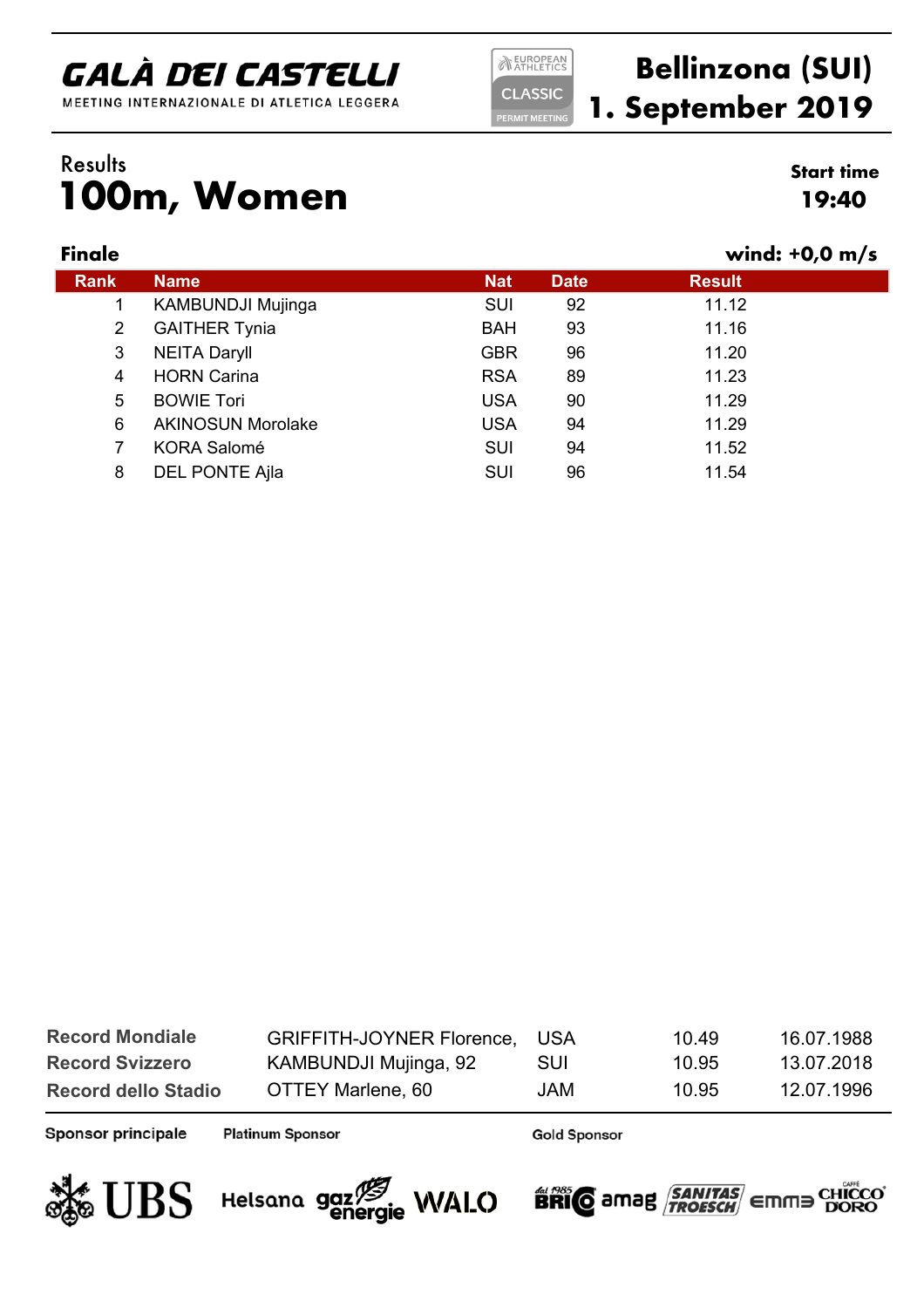MEETING INTERNAZIONALE DI ATLETICA LEGGERA

**NEUROPEAN CLASSIC** 

**ERMIT MEETING** 

### **Bellinzona (SUI) 1. September 2019**

**20:10**

#### **800m, Women** Results **Start time**

#### **Finale 1**

| <b>Rank</b>    | <b>Name</b>                  | <b>Nat</b> | <b>Date</b> | <b>Result</b> |
|----------------|------------------------------|------------|-------------|---------------|
| 1              | <b>SUM Eunice Jepkoech</b>   | <b>KEN</b> | 88          | 2:00.94       |
| $\overline{2}$ | <b>BROWN Ce'Aira</b>         | <b>USA</b> | 93          | 2:01.57       |
| 3              | <b>AKKAOUI Malika</b>        | <b>MAR</b> | 87          | 2:01.85       |
| 4              | <b>HOFFMANN Lore</b>         | SUI        | 96          | 2:01.99       |
| 5              | <b>BALČIUNAITÉ Eglé</b>      | LTU        | 88          | 2:02.39       |
| 6              | <b>OSKAN-CLARKE Shelayna</b> | <b>GBR</b> | 90          | 2:02.44       |
| 7              | <b>ENNAOUI Sofia</b>         | <b>POL</b> | 95          | 2:02.58       |
| 8              | <b>BÜCHEL Selina</b>         | SUI        | 91          | 2:02.61       |
| 9              | <b>WATSON Samantha</b>       | <b>USA</b> | 99          | 2:02.65       |
| 10             | <b>BARYSEVICH Daryia</b>     | <b>BLR</b> | 90          | 2:02.69       |
| 11             | <b>SCLABAS Delia</b>         | SUI        | 00          | 2:04.16       |
|                | <b>VEITIA Lisneidy</b>       | <b>CUB</b> | 94          | <b>DNS</b>    |

| <b>Record Mondiale</b>     | KRATOCHVÍLOVÁ Jarmila, 51 TCH |            | 1:53.28 | 26.07.1983 |
|----------------------------|-------------------------------|------------|---------|------------|
| <b>Record Svizzero</b>     | <b>BÜCHEL Selina, 91</b>      | <b>SUI</b> | 1.57.95 | 04.07.2015 |
| <b>Record dello Stadio</b> | KOHLMANN Fabienne, 89         | GER        | 1.58.37 | 21.07.2015 |

Sponsor principale

**Platinum Sponsor** 





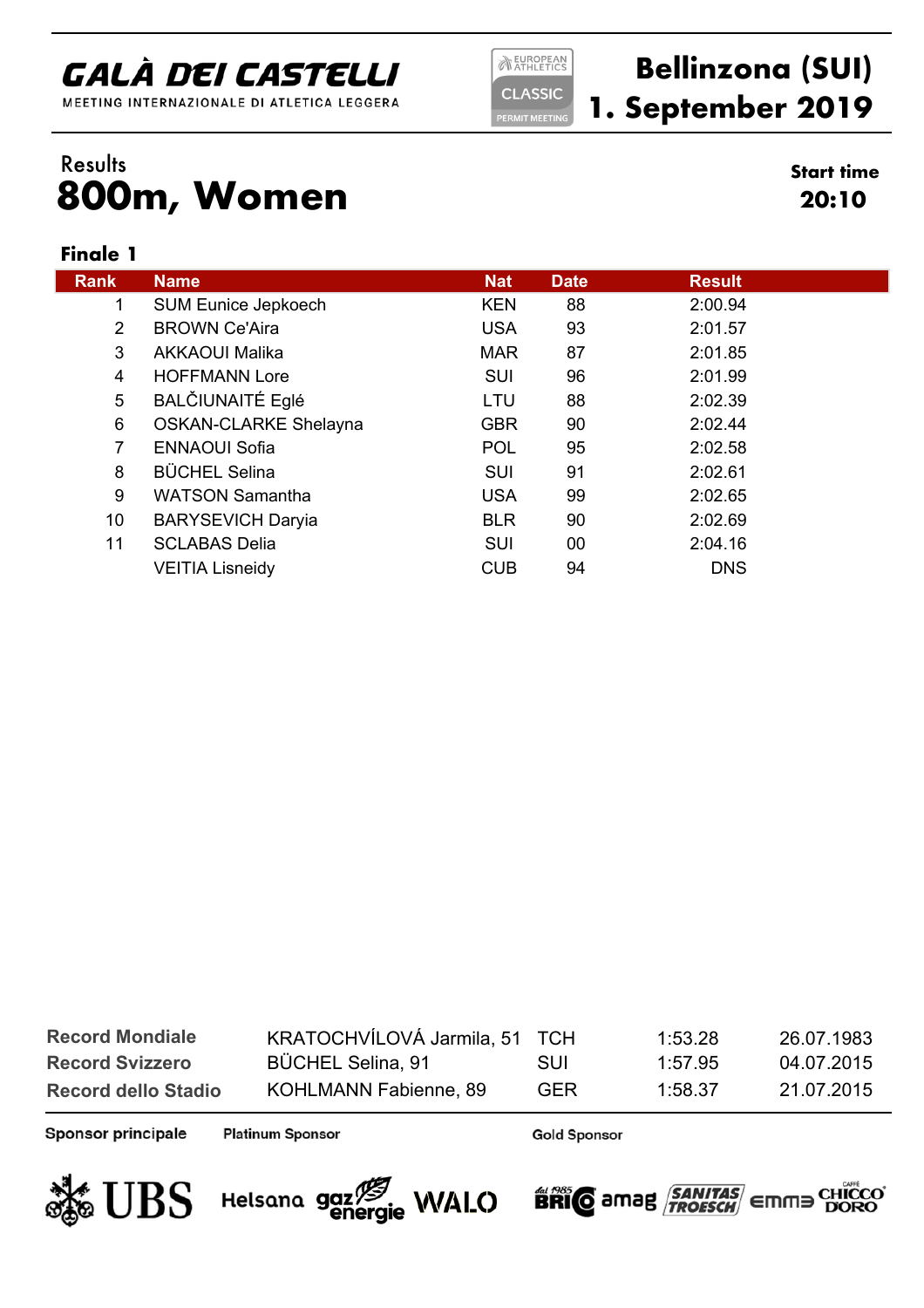MEETING INTERNAZIONALE DI ATLETICA LEGGERA

**NEUROPEAN CLASSIC ERMIT MEETIN** 

### **Bellinzona (SUI) 1. September 2019**

### **100m Hurdles, Women** Results **Start time**

**19:20**

#### **Serie**

| <b>Rank</b> | <b>Name</b>                   | <b>Nat</b> | <b>Date</b> | <b>Result</b> |
|-------------|-------------------------------|------------|-------------|---------------|
|             | <b>OFILI Cindy</b>            | <b>GBR</b> | 94          | 12.85         |
| 2           | <b>VARGAS Andrea Carolina</b> | <b>CRC</b> | 96          | 12.86         |
| 3           | <b>CLAYE Queen</b>            | <b>USA</b> | 88          | 12.86         |
| 4           | <b>CHADWICK Payton</b>        | <b>USA</b> | 95          | 12.98         |
| 5           | <b>JONES Tia</b>              | <b>USA</b> | 00          | 13.05         |
| 6           | <b>MCREYNOLDS Tiffani</b>     | <b>USA</b> | 91          | 13.18         |
|             | <b>SCHROTT Beate</b>          | <b>AUT</b> | 88          | 13.26         |
| 8           | ZBÄREN Noemi                  | SUI        | 94          | 13.70         |

| <b>Record Mondiale</b>     | <b>HARRISON Kendra, 92</b> | <b>USA</b> | 12.20 | 22.07.2016 |
|----------------------------|----------------------------|------------|-------|------------|
| <b>Record Svizzero</b>     | URECH Lisa, 89             | SUI        | 12.62 | 03.07.2011 |
| <b>Record dello Stadio</b> | STOWERS Jasmine, 91        | USA        | 12.62 | 21.07.2015 |

Sponsor principale

**Platinum Sponsor** 

Helsana gaz<sup>75</sup> WALO

**Gold Sponsor** 

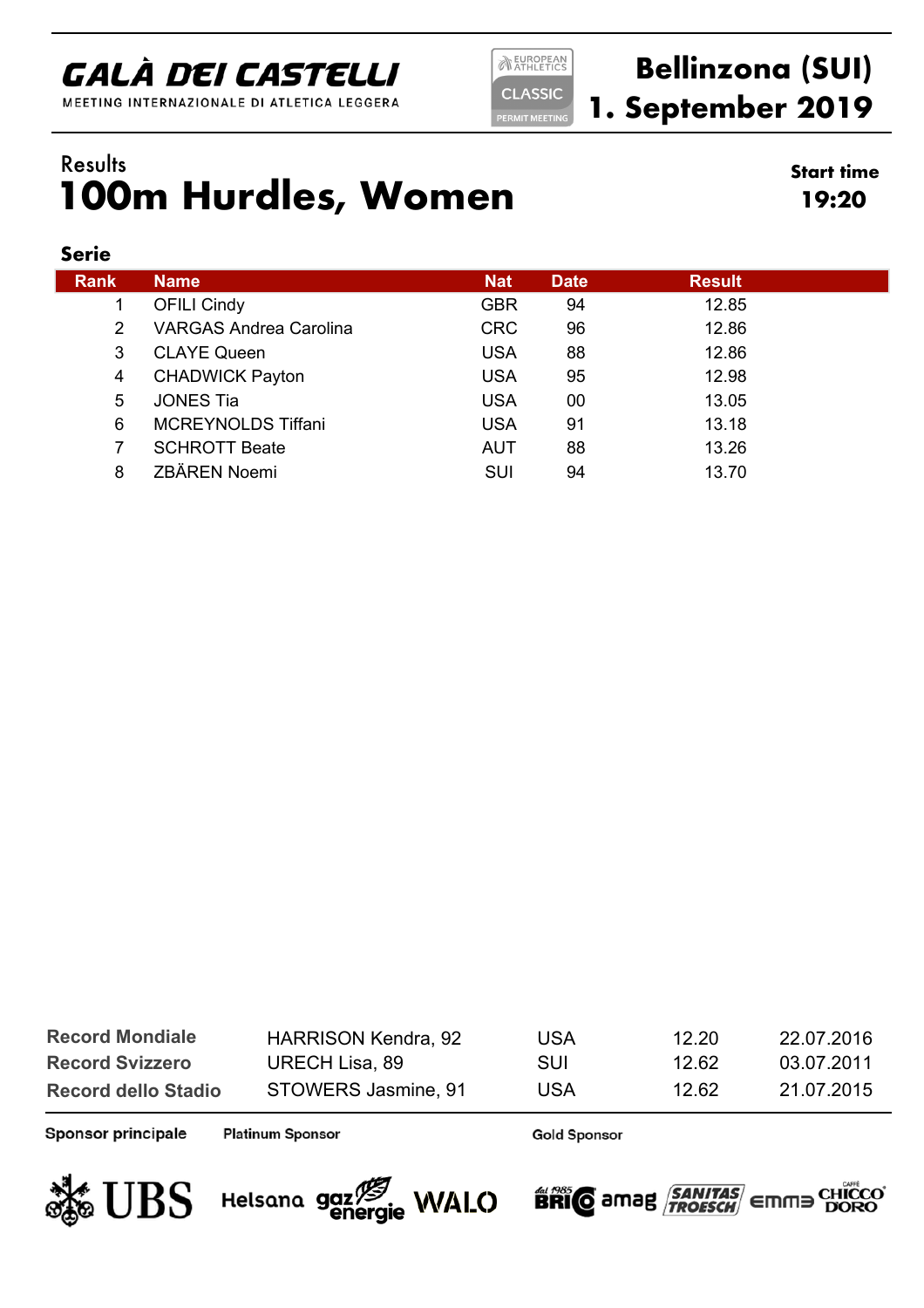MEETING INTERNAZIONALE DI ATLETICA LEGGERA

**NEUROPEAN CLASSIC ERMIT MEETIN** 

### **Bellinzona (SUI) 1. September 2019**

### **400m Hurdles, Women** Results **Start time**

**20:00**

#### **Finale**

| Rank | <b>Name</b>            | <b>Nat</b> | <b>Date</b> | <b>Result</b> |  |
|------|------------------------|------------|-------------|---------------|--|
|      | <b>SPRUNGER Léa</b>    | <b>SUI</b> | 90          | 55.24         |  |
| 2    | <b>WATSON Sage</b>     | <b>CAN</b> | 94          | 55.62         |  |
| 3    | <b>BEESLEY Meghan</b>  | <b>GBR</b> | 89          | 56.45         |  |
| 4    | <b>GIGER Yasmin</b>    | <b>SUI</b> | 99          | 57.39         |  |
| 5    | <b>BELLE Tia-Adana</b> | <b>BAR</b> | 96          | 57.40         |  |
| 6    | <b>BOL Femke</b>       | <b>NED</b> | 00          | 57.75         |  |

| <b>Record Mondiale</b>     | PECENKINA Julija, 78 | <b>RUS</b> | 52.34 | 08.08.1993 |
|----------------------------|----------------------|------------|-------|------------|
| <b>Record Svizzero</b>     | PROTTI Anita, 64     | SUI        | 54 24 | 29.08.1991 |
| <b>Record dello Stadio</b> | BATTEN Kim, 69       | <b>USA</b> | 54.08 | 01.07.1998 |

Sponsor principale

**Platinum Sponsor** 

**Gold Sponsor** 



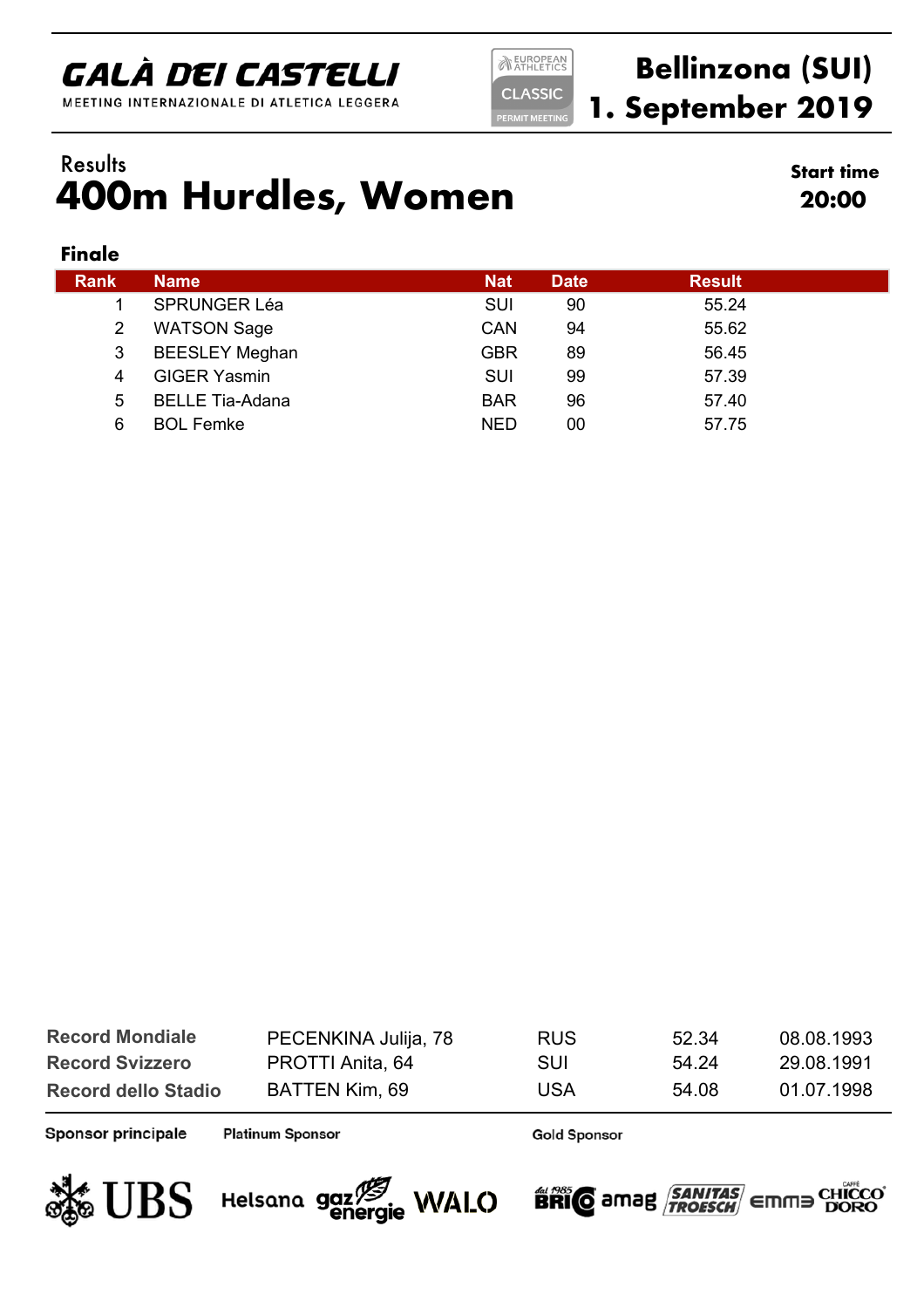MEETING INTERNAZIONALE DI ATLETICA LEGGERA

**NEUROPEAN CLASSIC** 

**ERMIT MEETIN** 

### **Bellinzona (SUI) 1. September 2019**

**19:05**

### **High jump, Women** Results **Start time**

#### **Finale**

| <b>Rank</b>   | <b>Name</b>               | <b>Nat</b> | <b>Date</b> | <b>Result</b> |           |
|---------------|---------------------------|------------|-------------|---------------|-----------|
|               |                           |            |             |               |           |
|               | <b>GERASHCHENKO Iryna</b> | <b>UKR</b> | 95          | 1.94          | <b>MR</b> |
| $\mathcal{P}$ | <b>VALLORTIGARA Elena</b> | <b>ITA</b> | 91          | 1.91          |           |
| 3             | <b>TROST Alessia</b>      | <b>ITA</b> | 93          | 1.88          |           |
| 4             | <b>SMITH Amina</b>        | <b>USA</b> | 92          | 1.88          |           |
| 5             | <b>SPENCER Levern</b>     | <b>LCA</b> | 84          | 1.84          |           |
| 6             | <b>CHUMACHENKO Yulija</b> | <b>UKR</b> | 94          | 1.84          |           |
|               | <b>AMATA Doreen</b>       | <b>NGR</b> | 88          | 1.84          |           |
| 8             | <b>LANG Salome</b>        | <b>SUI</b> | 97          | 1.80          |           |
| 9             | <b>CIPOLLONI Enrica</b>   | ITA        | 90          | 1.75          |           |

| <b>Record Mondiale</b>     | KOSTADINOVA Stefka, 65 | BUL        | 2.09 | 30.08.1987 |
|----------------------------|------------------------|------------|------|------------|
| <b>Record Svizzero</b>     | CADUSCH Sieglinde, 67  | <b>SUI</b> | 1.95 | 01.09.1995 |
| <b>Record dello Stadio</b> | HAUGLAND Hanne, 67     | <b>NOR</b> | 1 94 | 01.01.1999 |

Sponsor principale

**Platinum Sponsor** 

**Gold Sponsor** 



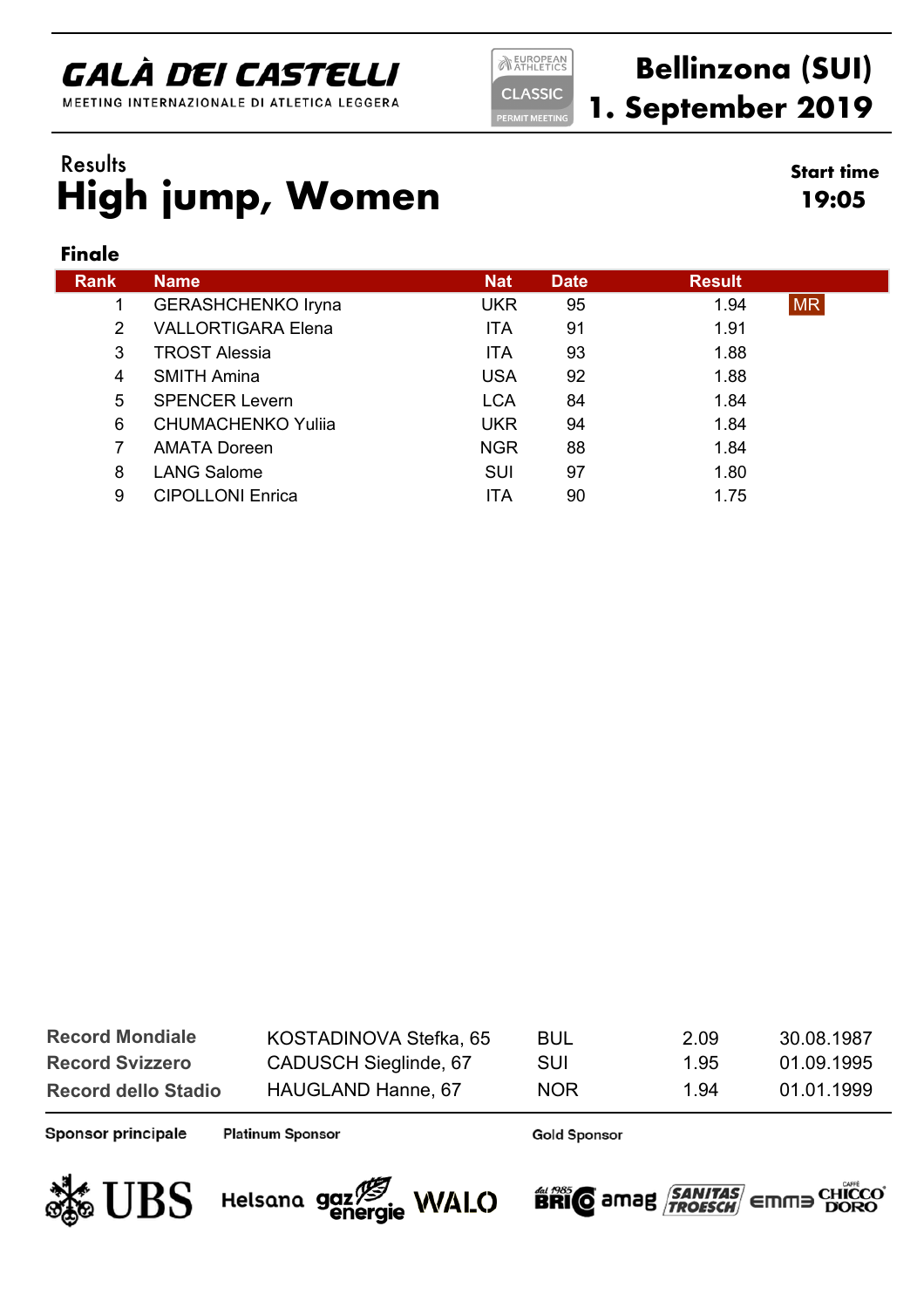MEETING INTERNAZIONALE DI ATLETICA LEGGERA

**NEUROPEAN CLASSIC ERMIT MEETIN** 

### **Bellinzona (SUI) 1. September 2019**

**18:15**

#### **Pole vault, Women** Results **Start time**

#### **Finale**

| <b>Rank</b> | <b>Name</b>              | <b>Nat</b> | <b>Date</b> | <b>Result</b>     |  |
|-------------|--------------------------|------------|-------------|-------------------|--|
|             | <b>NAGEOTTE Katie</b>    | <b>USA</b> | 91          | <b>MR</b><br>4.77 |  |
| 2           | <b>MORRIS Sandi</b>      | <b>USA</b> | 92          | 4.70              |  |
| 3           | <b>GROVE Emily</b>       | <b>USA</b> | 93          | 4.63              |  |
| 4           | <b>SILVA Yarisley</b>    | <b>CUB</b> | 87          | 4.56              |  |
| 5           | <b>XU Huigin</b>         | <b>CHN</b> | 93          | 4.56              |  |
| 6           | <b>PARNOVA Elizaveta</b> | <b>AUS</b> | 94          | 4.41              |  |
|             | <b>MOSER Angelica</b>    | <b>SUI</b> | 97          | 4.26              |  |
| 8           | <b>BÜCHLER Nicole</b>    | <b>SUI</b> | 83          | 4.26              |  |
| 9           | <b>HODEL Andrina</b>     | <b>SUI</b> | 00          | 4.11              |  |

| <b>Record Mondiale</b>     | <b>ISINBAEVA Elena, 82</b> | <b>RUS</b> | 5.06 | 28.08.2009 |
|----------------------------|----------------------------|------------|------|------------|
| <b>Record Svizzero</b>     | <b>BÜCHLER Nicole, 83</b>  | SUI        | 4.78 | 06.05.2016 |
| <b>Record dello Stadio</b> | GEORGE Emma, 74            | AUS        | 440  | 18.08.1997 |

Sponsor principale

**Platinum Sponsor** 





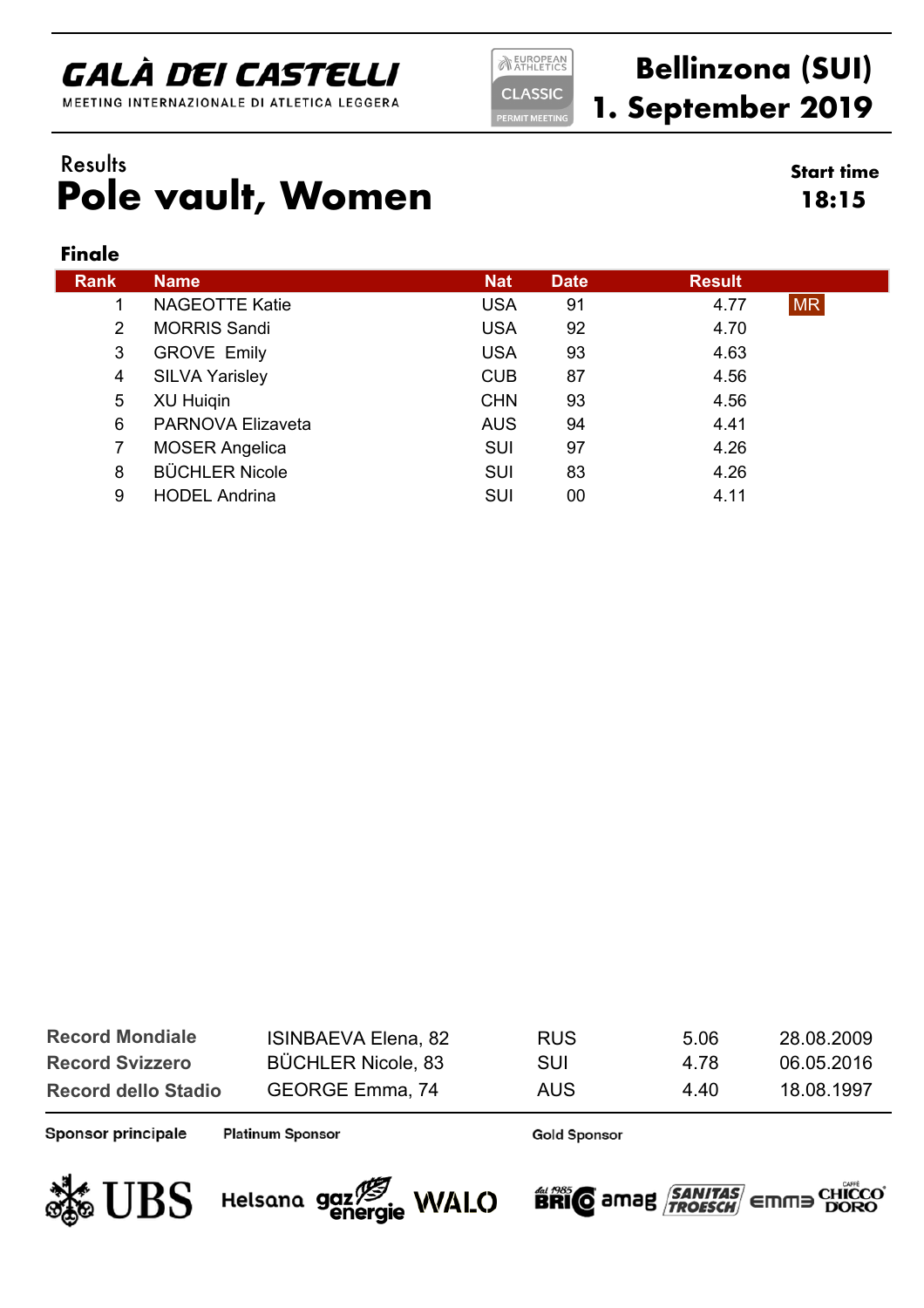MEETING INTERNAZIONALE DI ATLETICA LEGGERA

**NEUROPEAN CLASSIC ERMIT MEETIN** 

### **Bellinzona (SUI) 1. September 2019**

### **100m NAZ, Women** Results **Start time**

| <b>Start time</b> |  |
|-------------------|--|
| 18:15             |  |

| <b>Name</b>               | <b>Nat</b> | <b>Date</b> | <b>Result</b> |                  |
|---------------------------|------------|-------------|---------------|------------------|
| <b>PAVESE Alessia</b>     | <b>ITA</b> | 98          | 11.69         |                  |
| <b>TAINI Silvia</b>       | ITA        | 92          | 12.21         |                  |
| PEDRESCHI Gaia            | ITA        | 98          | 12.22         |                  |
| <b>GATTI Alessia</b>      | <b>ITA</b> | 02          | 12.35         |                  |
| <b>AQUILINO Francesca</b> | ITA        | 99          | 12.58         |                  |
|                           |            |             |               | wind: $-0.2$ m/s |

| Serie 2        |                          |            |             | wind: $-0.2$ m/s |
|----------------|--------------------------|------------|-------------|------------------|
| <b>Rank</b>    | <b>Name</b>              | <b>Nat</b> | <b>Date</b> | <b>Result</b>    |
|                | <b>GAITHER Tynia</b>     | <b>BAH</b> | 93          | 11.21            |
| $\overline{2}$ | <b>KAMBUNDJI Mujinga</b> | <b>SUI</b> | 92          | 11.31            |
| 3              | <b>KORA Salomé</b>       | <b>SUI</b> | 94          | 11.52            |
| 4              | <b>DEL PONTE Ajla</b>    | <b>SUI</b> | 96          | 11.58            |
| 5              | DOSSO Zaynab             | <b>ITA</b> | 99          | 11.63            |
| 6              | <b>ATCHO Sarah</b>       | <b>SUI</b> | 95          | 11.64            |
| 7              | <b>OFILI Cindy</b>       | <b>GBR</b> | 94          | 11.66            |
| 8              | <b>MELON Chiara</b>      | <b>ITA</b> | 99          | 11.79            |

| <b>Record Mondiale</b>     | GRIFFITH-JOYNER Florence, USA |     | 10.49 | 16.07.1988 |
|----------------------------|-------------------------------|-----|-------|------------|
| <b>Record Svizzero</b>     | KAMBUNDJI Mujinga, 92         | SUI | 10.95 | 13.07.2018 |
| <b>Record dello Stadio</b> | OTTEY Marlene, 60             | JAM | 10.95 | 12.07.1996 |

Sponsor principale

**Platinum Sponsor** 





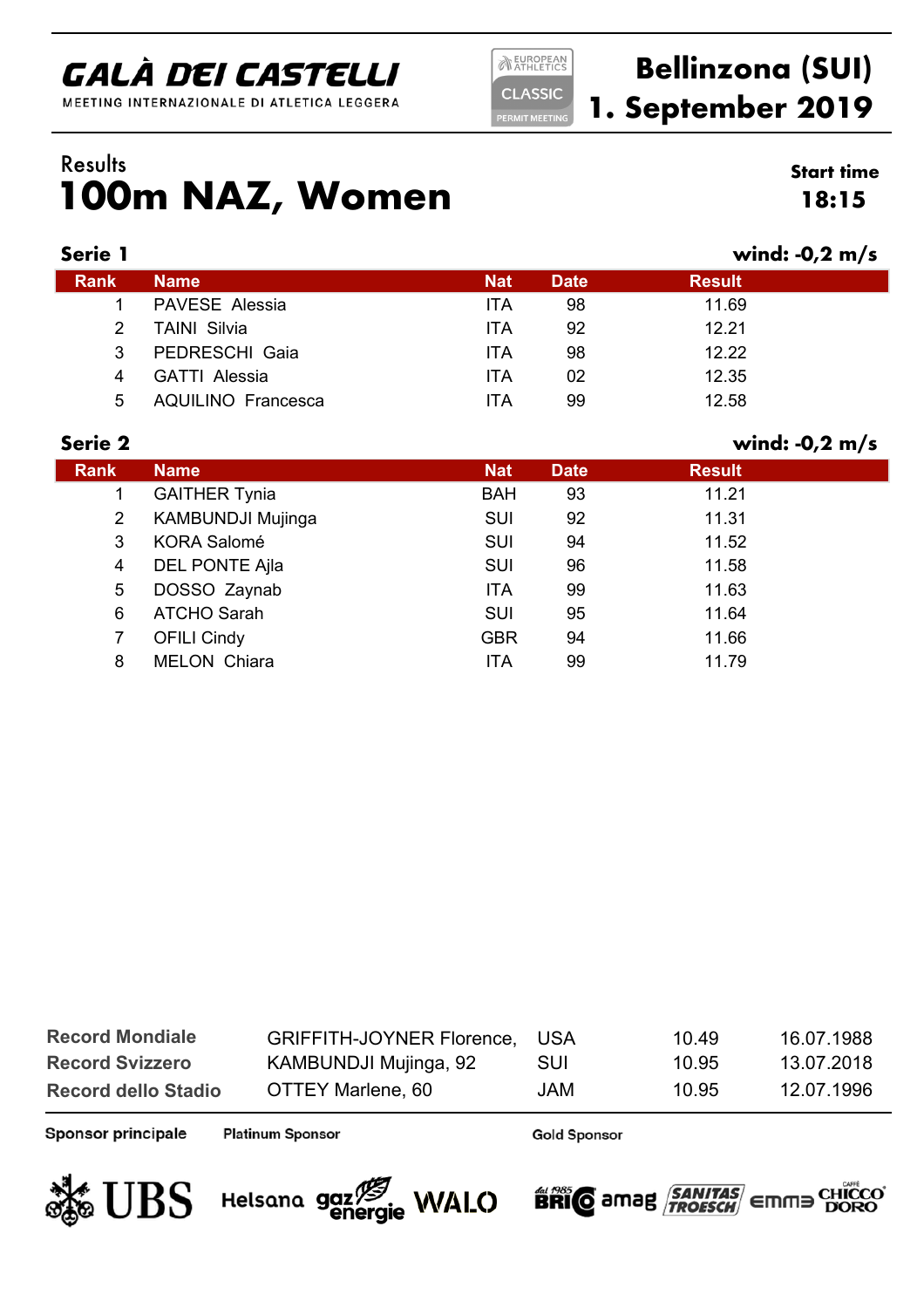MEETING INTERNAZIONALE DI ATLETICA LEGGERA

**NEUROPEAN CLASSIC** 

### **Bellinzona (SUI) 1. September 2019**

#### **100m (U18) NAZ, Women** Results **Start time**

**18:00**

| Finale      |                           |            |             | wind: $+0.5$ m/s |           |
|-------------|---------------------------|------------|-------------|------------------|-----------|
| <b>Rank</b> | <b>Name</b>               | <b>Nat</b> | <b>Date</b> | <b>Result</b>    |           |
|             | PIFFARETTI Emma           | <b>SUI</b> | 02          | 12.09            |           |
| 2           | <b>REGAZZONI Desirée</b>  | <b>SUI</b> | 04          | 12.47            |           |
| 3           | <b>ORLANDO Sofia</b>      | <b>SUI</b> | 02          | 13.04            |           |
| 4           | <b>ALBISETTI Claudine</b> | SUI        | 04          | 13.09            | <b>PB</b> |
| 5           | <b>LAZZARONI Alina</b>    | <b>SUI</b> | 04          | 13.49            |           |
| 6           | GIANINAZZI Ilaria         | <b>SUI</b> | 03          | 13.50            |           |
| 7           | <b>GIANNONI Alessia</b>   | <b>SUI</b> | 02          | 13.57            |           |
|             | <b>VITALI Matilde</b>     | <b>SUI</b> | 04          | DQ               |           |
|             |                           |            |             |                  |           |

**Record Svizzero Record dello Stadio Record Mondiale**

Sponsor principale

**Platinum Sponsor** 

Helsana gaz<sup>15</sup> WALO

**Gold Sponsor** 

**BRIC** amag **SANITAS** Emma

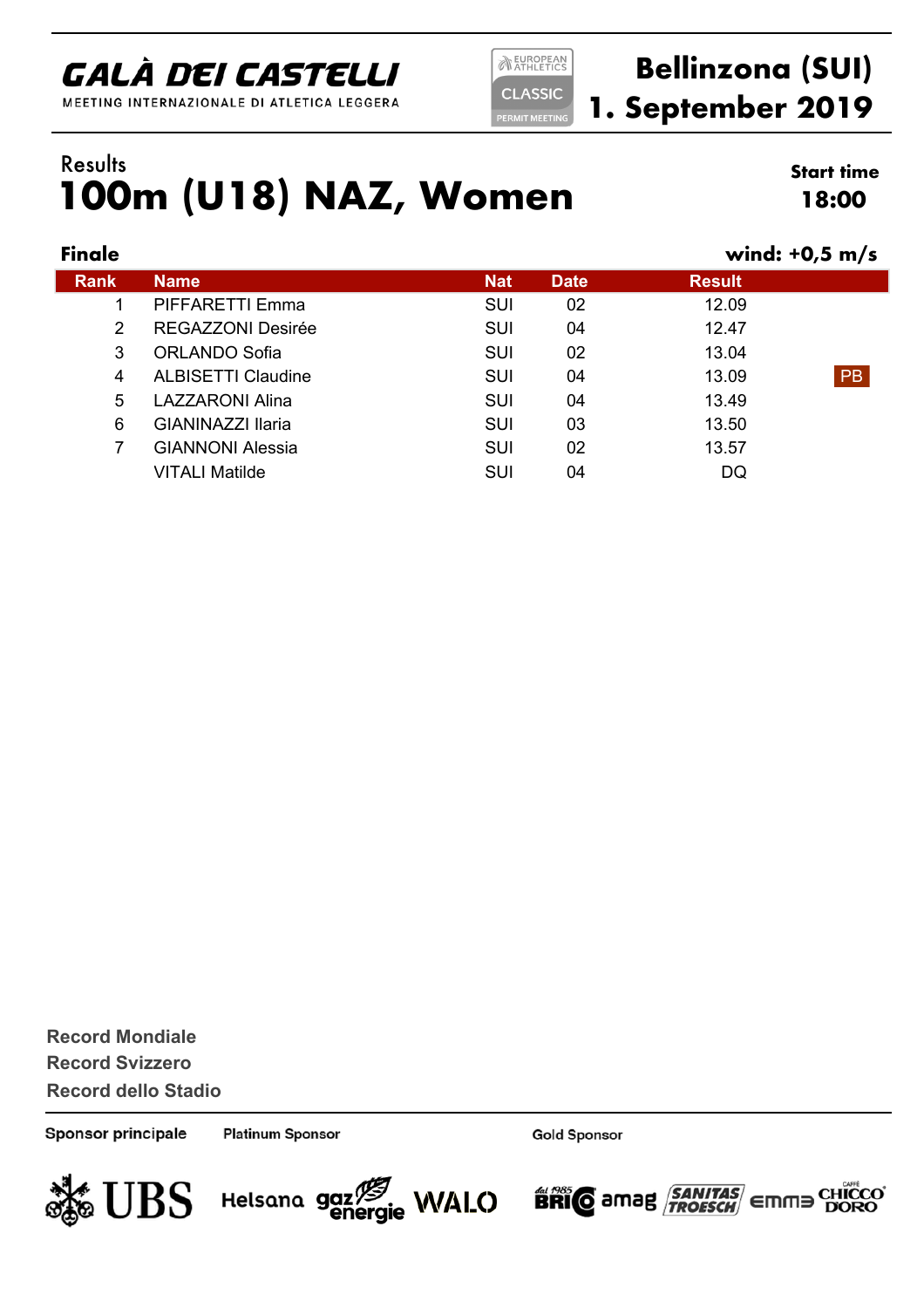MEETING INTERNAZIONALE DI ATLETICA LEGGERA

**EUROPEAN CLASSIC ERMIT MEETIN** 

### **Bellinzona (SUI) 1. September 2019**

#### **600m (U16) NAZ, Women** Results **Start time**

**17:40**

#### **Finale**

| <b>Rank</b>     | <b>Name</b>                   | <b>Nat</b> | <b>Date</b> | <b>Result</b> |           |
|-----------------|-------------------------------|------------|-------------|---------------|-----------|
| 1               | SALVADÈ Sara                  | <b>SUI</b> | 04          | 1:43.93       | <b>PB</b> |
| $\overline{2}$  | SALVADÈ Giulia                | <b>SUI</b> | 04          | 1:44.08       |           |
| 3               | <b>ROSSI Zoe</b>              | <b>SUI</b> | 05          | 1:44.35       | <b>PB</b> |
| 4               | <b>MOSER Zoe</b>              | SUI        | 04          | 1:44.68       | <b>PB</b> |
| 5               | <b>BERINI Gaia</b>            | <b>SUI</b> | 05          | 1:47.57       |           |
| 6               | <b>CROCI TORTI Margherita</b> | <b>SUI</b> | 04          | 1:48.07       |           |
| $\overline{7}$  | <b>CRESCINI Petra</b>         | <b>SUI</b> | 04          | 1:48.32       |           |
| 8               | <b>MAZZUCHELLI Clarissa</b>   | <b>SUI</b> | 05          | 1:48.79       |           |
| 9               | <b>MAGGETTI Cristina</b>      | <b>SUI</b> | 04          | 1:49.18       |           |
| 10 <sup>°</sup> | <b>BAGGI Alice</b>            | <b>SUI</b> | 05          | 1:49.84       |           |
| 11              | <b>SCHMID Rebecca</b>         | SUI        | 04          | 1:50.08       |           |
| 12 <sup>2</sup> | <b>FELICE Adele</b>           | <b>SUI</b> | 04          | 1:51.14       |           |
| 13              | <b>FALCONI Axelle</b>         | <b>SUI</b> | 04          | 1:51.64       |           |

**Record Svizzero Record dello Stadio Record Mondiale**

Sponsor principale

**Platinum Sponsor** 

Helsana gaz<sup>75</sup> WALO

**Gold Sponsor** 

**BRIC** amag **SANITAS** Emma